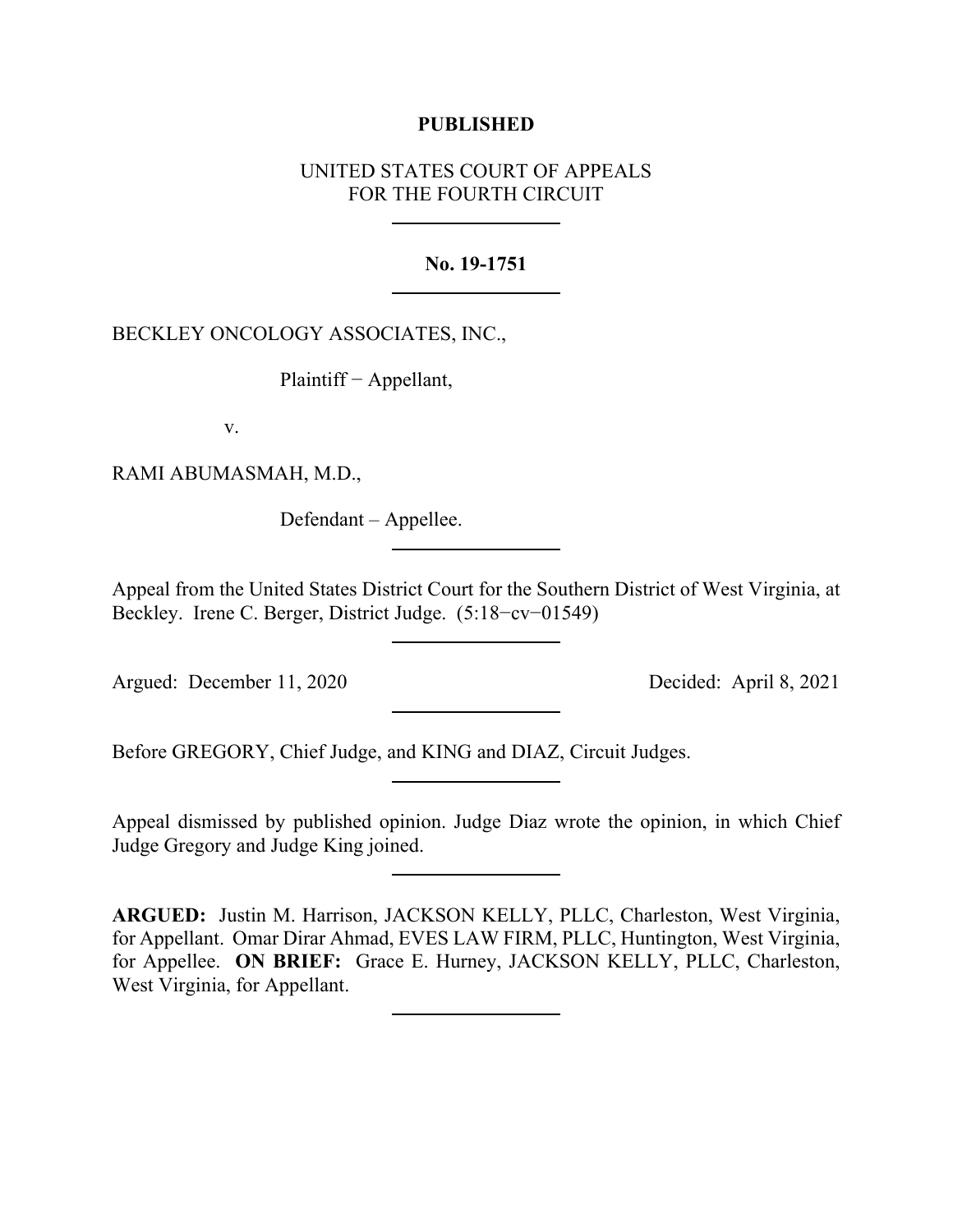DIAZ, Circuit Judge:

Beckley Oncology Associates ("BOA") appeals from the district court's dismissal of its complaint seeking to vacate an arbitration award in favor of Dr. Rami Abumasmah, an oncologist and former BOA employee. The arbitrator awarded relief to Dr. Abumasmah in a compensation dispute following BOA's termination of his employment. The employment agreement between BOA and Abumasmah purported to waive both judicial and appellate review of the arbitrator's decision. Because the waiver of appellate review is enforceable, we dismiss BOA's appeal.

I.

## A.

BOA provides cancer treatment from its office in Beckley, West Virginia. Early in 2012, BOA recruited Dr. Abumasmah to join the practice as a medical oncologist. After several months of negotiations, Abumasmah signed an employment agreement with BOA. Among other things, the agreement provided that the parties would arbitrate

All disputes, controversies and disagreements between the Employer and Physician connected with, related to or arising out of (i) the employment relationship between the parties, including its commencement and termination and all activities throughout; (ii) the execution, delivery, interpretation or enforcement of this Employment Agreement; (iii)[ ]any other written or oral agreements between the parties, and (iv) any business or professional activities between the parties or any other rights, duties, or responsibilities between the parties arising out of their business or professional affairs[.]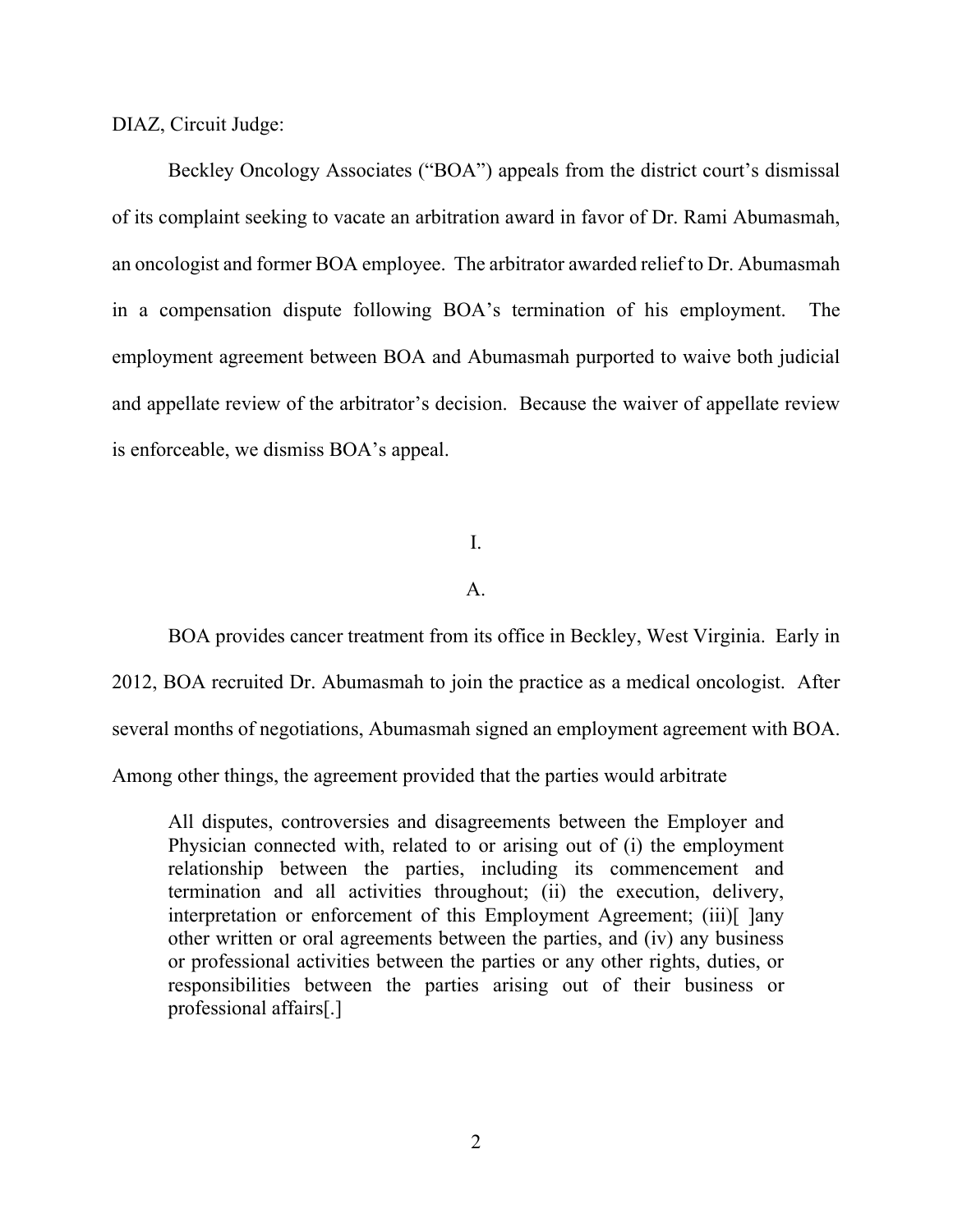J.A. 30–31. The parties further agreed that the arbitrator's decision "shall be final and conclusive and enforceable in any court of competent jurisdiction *without any right of judicial review or appeal*." J.A. 31 (emphasis added).

The two-year employment agreement (which BOA drafted) would automatically renew for successive one-year terms, unless either party gave 90-days' notice of termination, which could be without cause. Abumasmah would be eligible to join the partnership at the end of the initial two-year employment term, if the current shareholders approved.

The agreement included the following incentive bonus provision:

Employer may, in its sole and absolute discretion, declare and pay bonuses to Physician from time to time. This, notwithstanding, Employer agrees to pay Physician an incentive bonus during the initial two year term of this agreement as follows: In addition to a base salary of \$275,000.00 per year, the physician shall be entitled to incentive bonus compensation based on gross collections (receipts) as follows in each year of the initial term of this agreement: . . . The incentive bonus payment shall be made to Physician following the completion of the first 12 months of this agreement, and subsequently following the completion of the second 12 months of the initial term. The specific terms of this incentive bonus are provided only for the initial term of this agreement, and are subject to renegotiation in subsequent renewals of this agreement.

# J.A. 24.

Finally, the agreement provided that "[t]he invalidity or unenforceability of any provision in the Agreement shall not in any way affect the validity or enforceability of any other provision[,] and this Agreement shall be construed in all respects as if such invalid or unenforceable provision had never been in the Agreement." J.A. 31–32.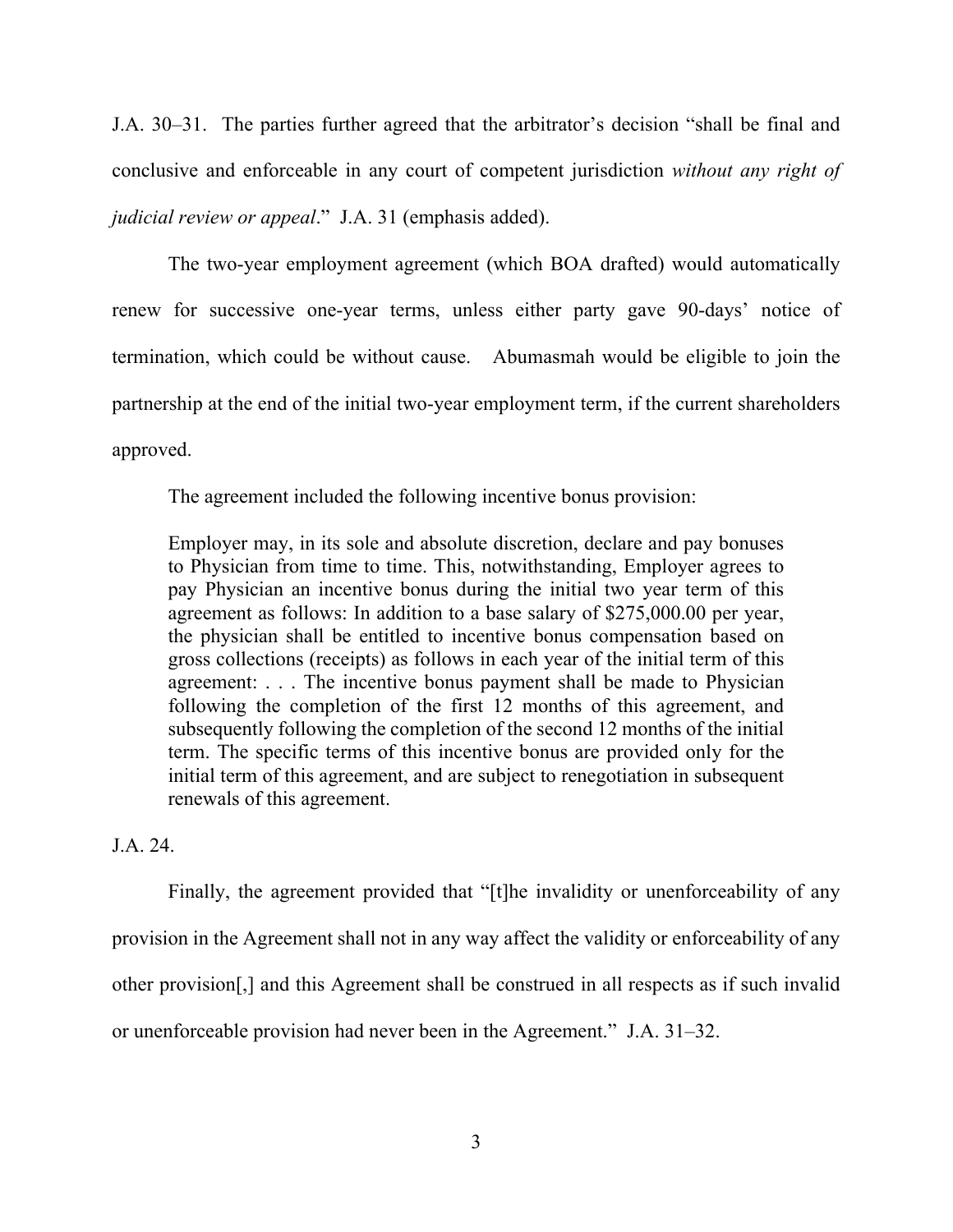B.

Dr. Abumasmah began working at BOA in July of 2012. During his first six months at BOA, Abumasmah explored the possibility of joining the partnership but was uncertain whether he could afford the requisite capital contribution. In 2014, Abumasmah was invited to join the partnership, but he declined.

Early the following year, Abumasmah told BOA that he planned to leave the country for at least six months so that he could travel to Amman, Jordan to care for his mother. Abumasmah's last day at BOA was June 25, 2015. He arrived in Jordan shortly thereafter, where he has remained. Before he left, Abumasmah told BOA that he didn't expect to receive compensation during his indefinite leave and offered to resign.

BOA terminated Abumasmah's employment on his last day and sent him a separation agreement. Abumasmah disagreed with several of the agreement's terms. Relevant here is the provision stating that the incentive bonus payment of \$72,994, which he received in June of 2015, was the entire bonus due for 2014–2015.

Abumasmah received annual incentive bonuses of \$141,000 and \$242,000 in 2012– 13 and 2013–14 respectively. He didn't receive an accounting of his gross collections for 2014–15, whereas he received such reports for his first two years of employment. According to BOA, Abumasmah did not receive a report for 2014–15, because he wasn't entitled to an incentive bonus for that year. $<sup>1</sup>$  $<sup>1</sup>$  $<sup>1</sup>$ </sup>

<span id="page-3-0"></span><sup>&</sup>lt;sup>1</sup> It's unclear then why BOA paid Abumasmah any incentive bonus for  $2014-15$ .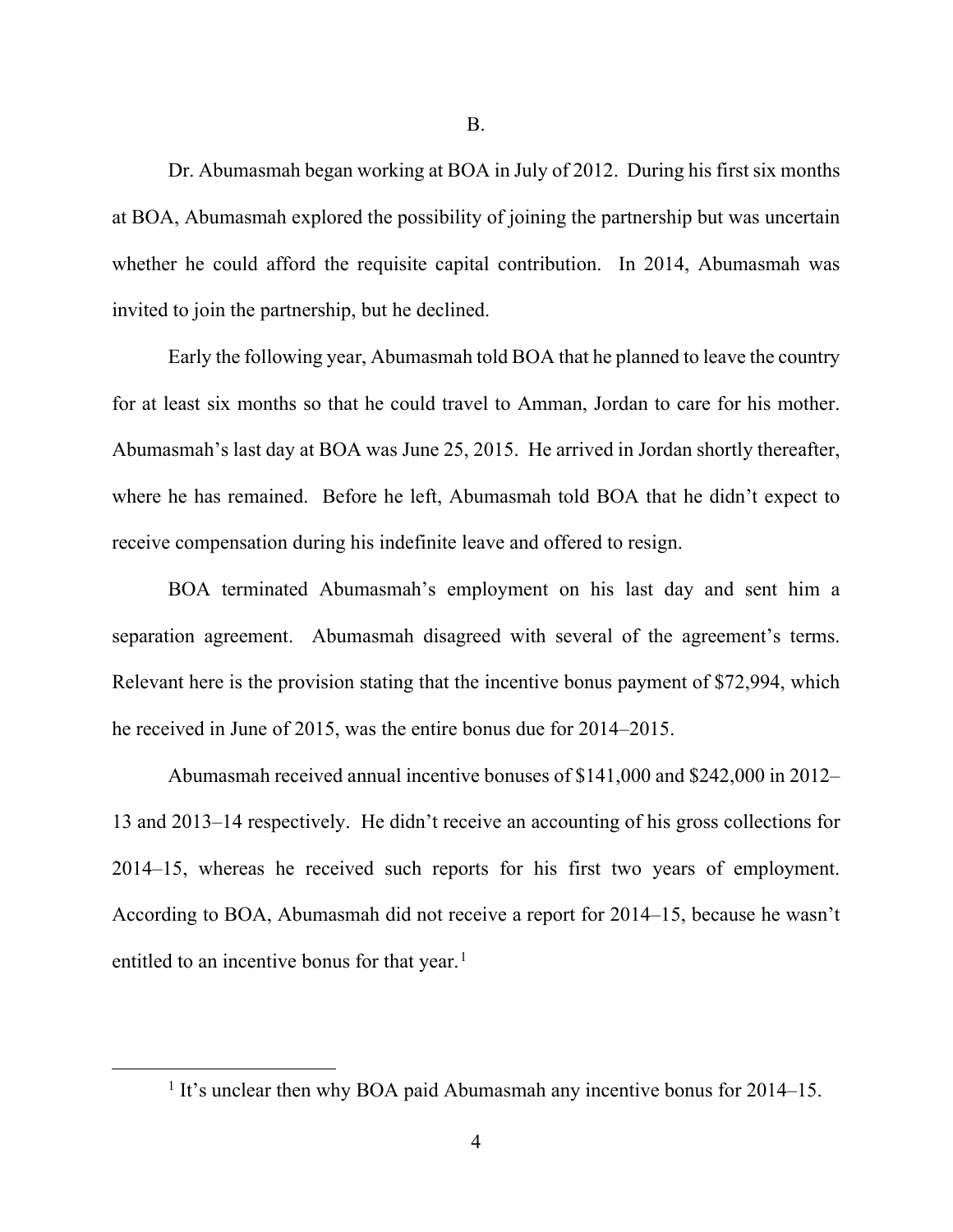Abumasmah generated more revenue during each successive year of his employment, bringing in \$7.1 million in 2014–15. Based on the formula for calculating his incentive bonus in effect for the first two years of his employment, Abumasmah claimed that he should have received a \$328,070.57 bonus for his 2014–15 collections.

Abumasmah sought arbitration of his claims against BOA. The arbitrator determined that Abumasmah was entitled to an incentive bonus for his third year of employment, though not on the same terms as before. Instead, the arbitrator concluded that Abumasmah's incentive bonus "shall be determined by the incentive bonus methodology utilized by [BOA] for its employee physicians." J.A. 48. If BOA had no such methodology, or if the result would be "unjust in these circumstances," then the bonus would be determined based on the methods "commonly found" for calculating incentive bonuses for physicians. *Id.* The arbitrator noted that section 16 of the employment agreement gave him "the right and duty to give appropriate equitable and legal relief." *Id.* And, said the arbitrator, the parties agreed that West Virginia law—which recognizes the concept of unjust enrichment—governed the terms of the Employment Agreement. *Id.*

After additional briefing from the parties on the method for calculating the incentive bonus, the arbitrator awarded Abumasmah  $$167,030,^2$  $$167,030,^2$  2.5% of the gross revenue he generated. The arbitrator awarded this amount "[t]o prevent the unjust enrichment of

<span id="page-4-0"></span><sup>&</sup>lt;sup>2</sup> This amount appears to include the \$72,994 incentive bonus BOA paid Dr. Abumasmah for 2015, as the arbitrator stated that Abumasmah's total compensation for 2014–15 would be "\$442,030 (\$275,000 in base salary plus the \$167,030 incentive bonus)." J.A. 19.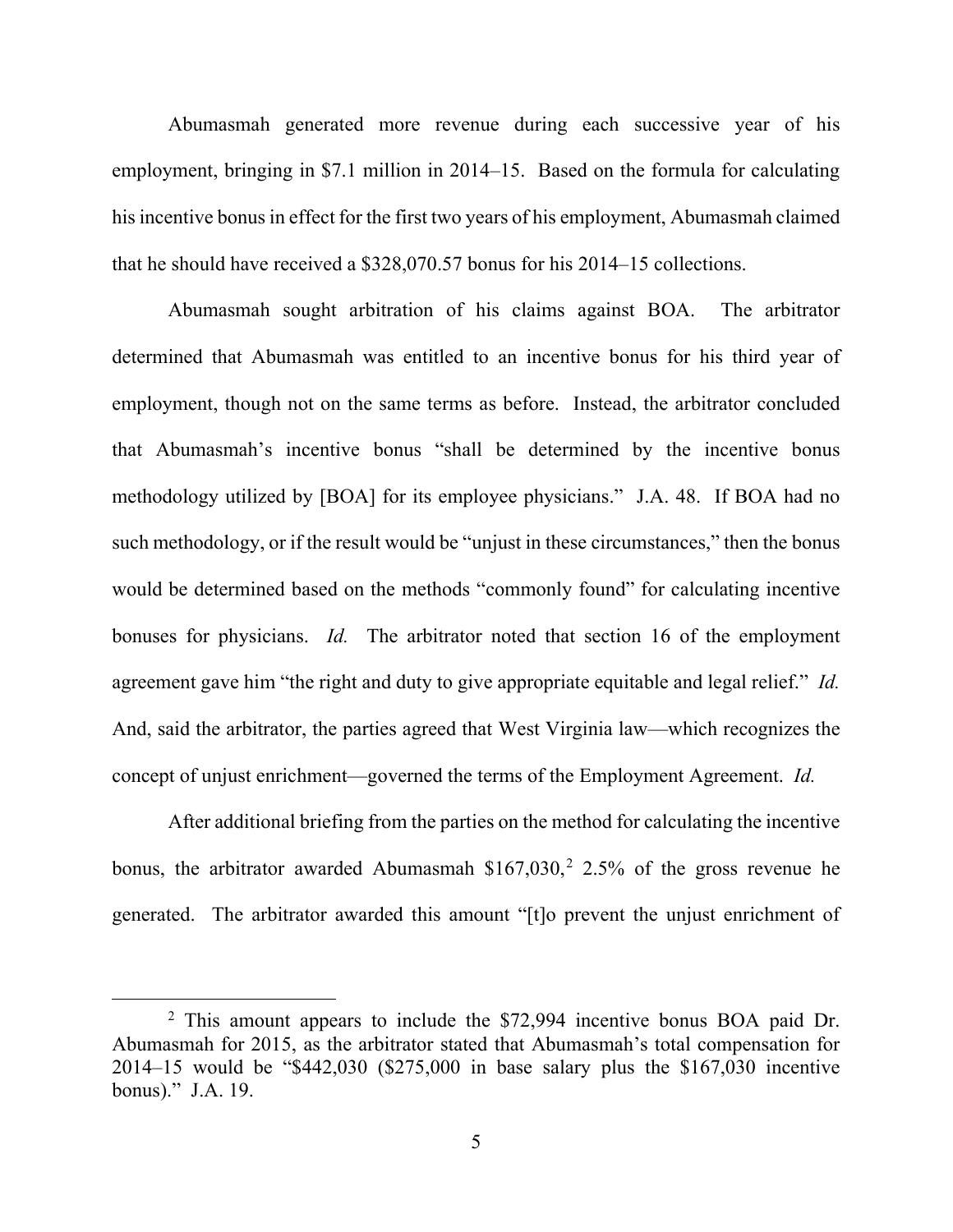[BOA] and to compensate [Dr. Abumasmah] for the extraordinary revenue which he generated during his third year of employment." J.A. 18*.*

BOA filed a complaint in federal district court to vacate the arbitration award. The district court granted Abumasmah's motion to dismiss the complaint and confirmed the award. *Beckley Oncology Assocs., Inc. v. Abumasmah*, No. 5:18-CV-01549, 2019 WL 2721146, at \*1 (S.D. W. Va. June 28, 2019). The court held that the clause prohibiting judicial review of the arbitration award was unenforceable under the Federal Arbitration Act ("FAA") because enforcing such clauses would upset the balance between the FAA's mechanisms for enforcing arbitration awards and permitting courts to substantively review the arbitral process and associated awards. *Id.* at \*4. But the court ultimately upheld the arbitrator's award because "[n]othing in the Arbitrator's rulings suggest[ed] that he refused to heed a clearly defined legal principle or deliberately disregarded the contract language." *Id.* at \*5.

This appeal followed.

#### II.

While BOA raises several challenges to the arbitrator's award, the threshold issue is whether it validly waived "any right of . . . appeal" following the district court's confirmation of the award. J.A. 31. The validity of an appellate waiver in an arbitration agreement under the FAA is a matter of first impression in this circuit. But the Tenth Circuit has evaluated such a waiver and deemed it enforceable. *See MACTEC, Inc. v. Gorelick*, 427 F.3d 821, 830 (10th Cir. 2005). We agree with our sister circuit.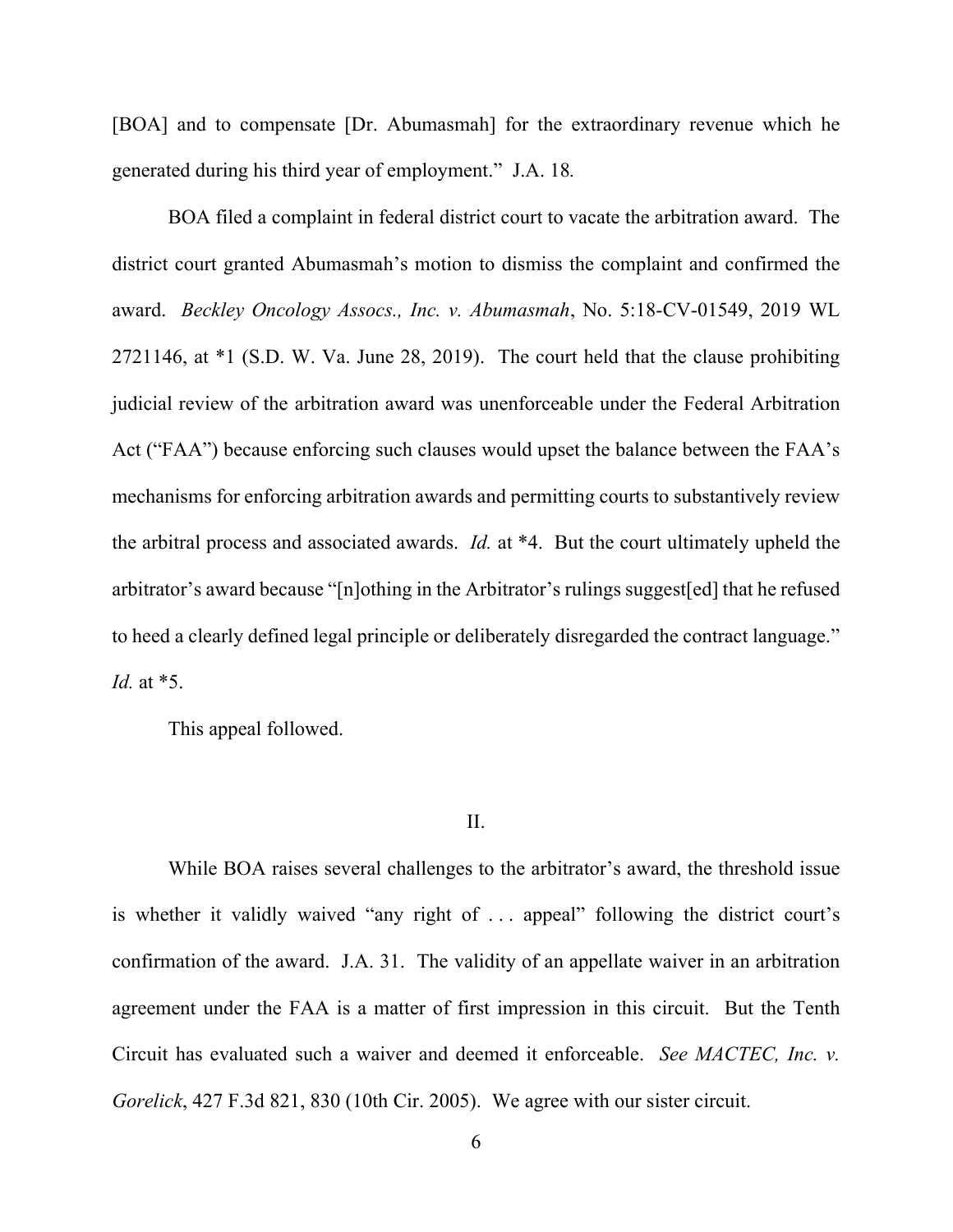The clause at issue in *Gorelick* provided that "[j]udgment upon the award rendered by the arbitrator shall be final and nonappealable." *Id.* at 827. The agreement did not, however, purport to foreclose judicial review altogether. *Id.* at 829–30. The Tenth Circuit reasoned that a provision prohibiting appellate, but not district court, review is "a compromise whereby the litigants trade the risk of protracted appellate review for a oneshot opportunity before the district court." *Id.* at 830. Such provisions are consistent with "the fundamental policy behind the FAA . . . to reduce litigation costs by providing a more efficient forum." *Id.* at 829.

The court also noted that, outside of the arbitration context, the courts of appeals enforce agreements that waive appellate review of district court decisions. *Id.* at 830. Indeed, we routinely enforce appellate waivers in plea agreements, where the stakes, namely years of lost liberty, are far higher than the monetary award at issue here. *See, e.g.*, *United States v. Blick*, 408 F.3d 162, 168–69 (4th Cir. 2005) (enforcing waiver and explaining that "a defendant who waives his right to appeal for the purpose of obtaining concessions from the government may not ignore his part of the bargain" (cleaned up)); *United States v. Cohen*, 459 F.3d 490, 494–95 (4th Cir. 2006) (same). "If defendants can waive fundamental constitutional rights such as the right to counsel, or the right to a jury trial, surely they are not precluded from waiving procedural rights granted by statute." *United States v. Clark*, 865 F.2d 1433, 1437 (4th Cir. 1989).

A party's right to seek appellate review of a district court's confirmation of an arbitration award is wholly a creature of statute. *See* 9 U.S.C. § 16(a)(1)(D) ("An appeal *may* be taken from ... an order ... confirming or denying confirmation of an award."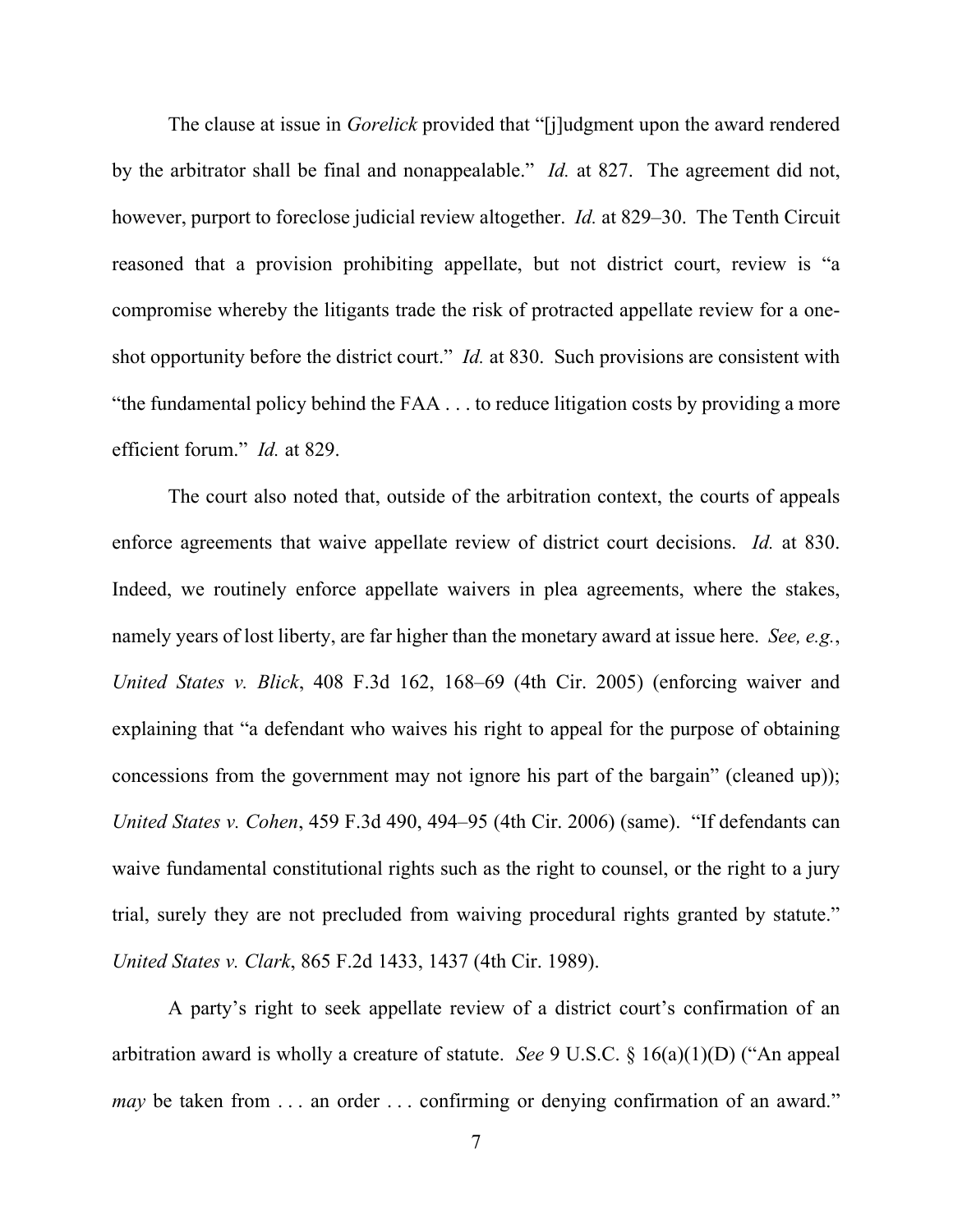(emphasis added)). Thus, nothing precludes a party from waiving appellate review of that decision, as BOA expressly did here.

The Ninth Circuit's decision in *In re Wal-Mart Wage & Hour Employment Practices Litigation*, 737 F.3d 1262 (9th Cir. 2013), upon which BOA relies, is not to the contrary. There, the court held that "[p]ermitting parties to contractually eliminate *all judicial review* of arbitration awards would not only run counter to the text of the FAA, but would also frustrate Congress's attempt to ensure a *minimum level of due process* for parties to an arbitration." *Id.* at 1268 (emphases added). "Just as the text of the FAA compels the conclusion that the grounds for vacatur of an arbitration award may not be supplemented, it also compels the conclusion that these grounds are not waivable, or subject to elimination by contract." *Id.* at 1267.

Assuming *arguendo* that the Ninth Circuit's holding is correct, it doesn't support invalidating the appeal waiver in this case. BOA received a "minimum level of due process" before the district court. Thus, even if the parties couldn't waive all judicial review of the arbitration award, they were certainly free to waive appellate review of the district court's decision confirming or vacating the award. *See Gorelick*, 427 F.3d at 829– 30.

BOA's attempt to distinguish *Gorelick* is unavailing. BOA argues that, in contrast to the provision at issue in *Gorelick*, which waived the right to appeal the district court's judgment confirming or vacating an arbitration award, the clause here forecloses only direct appeal of the arbitrator's decision to the district court or this court on the merits. But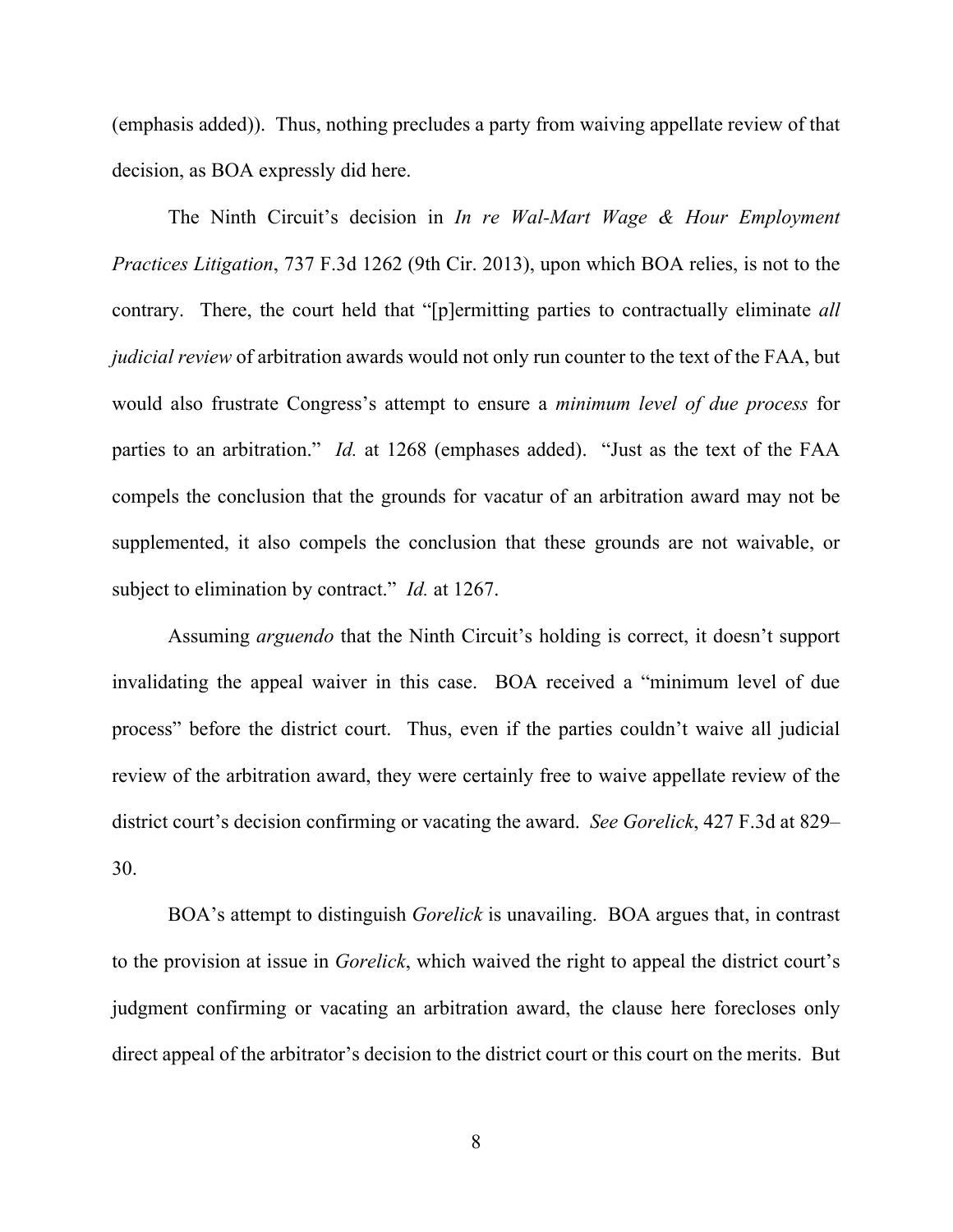that reading would effectively render the provision a nullity, $3$  as the FAA effectively bars merits review of arbitration decisions.

It's black letter law that judicial review of an arbitration award in federal court is "substantially circumscribed." *Patten v. Signator Ins. Agency, Inc.*, 441 F.3d 230, 234 (4th Cir. 2006). We have said that the scope of judicial review of an arbitrator's decision "is among the narrowest known at law because to allow full scrutiny of such awards would frustrate the purpose of having arbitration at all—the quick resolution of disputes and the avoidance of the expense and delay associated with litigation." *Apex Plumbing Supply, Inc. v. U.S. Supply Co., Inc.*, 142 F.3d 188, 193 (4th Cir. 1998). "[O]ur province is not to determine the merits of the dispute between the parties but rather to determine only whether the arbitrator did his job—not whether he did it well, correctly, or reasonably, but simply whether he did it." *Interactive Brokers LLC v. Saroop*, 969 F.3d 438, 445 (4th Cir. 2020) (cleaned up). Thus, a contract provision purporting to bar a district or circuit court from reviewing an arbitrator's decision on the merits is essentially meaningless, since the FAA forecloses all but the most limited review.

<span id="page-8-0"></span><sup>3</sup> *See, e.g.*, *Equinor USA Onshore Props. Inc. v. Pine Res., LLC*, 917 F.3d 807, 813 (4th Cir. 2019) ("Reading the contract as a whole, we must be mindful that 'specific words or clauses . . . are not to be treated as meaningless, or to be discarded, if any reasonable meaning can be given them consistent with the whole contract.'") (quoting *Dunbar Fraternal Order of Police, Lodge No. 119 v. City of Dunbar*, 624 S.E.2d 586, 591 (W. Va. 2005) (per curiam)).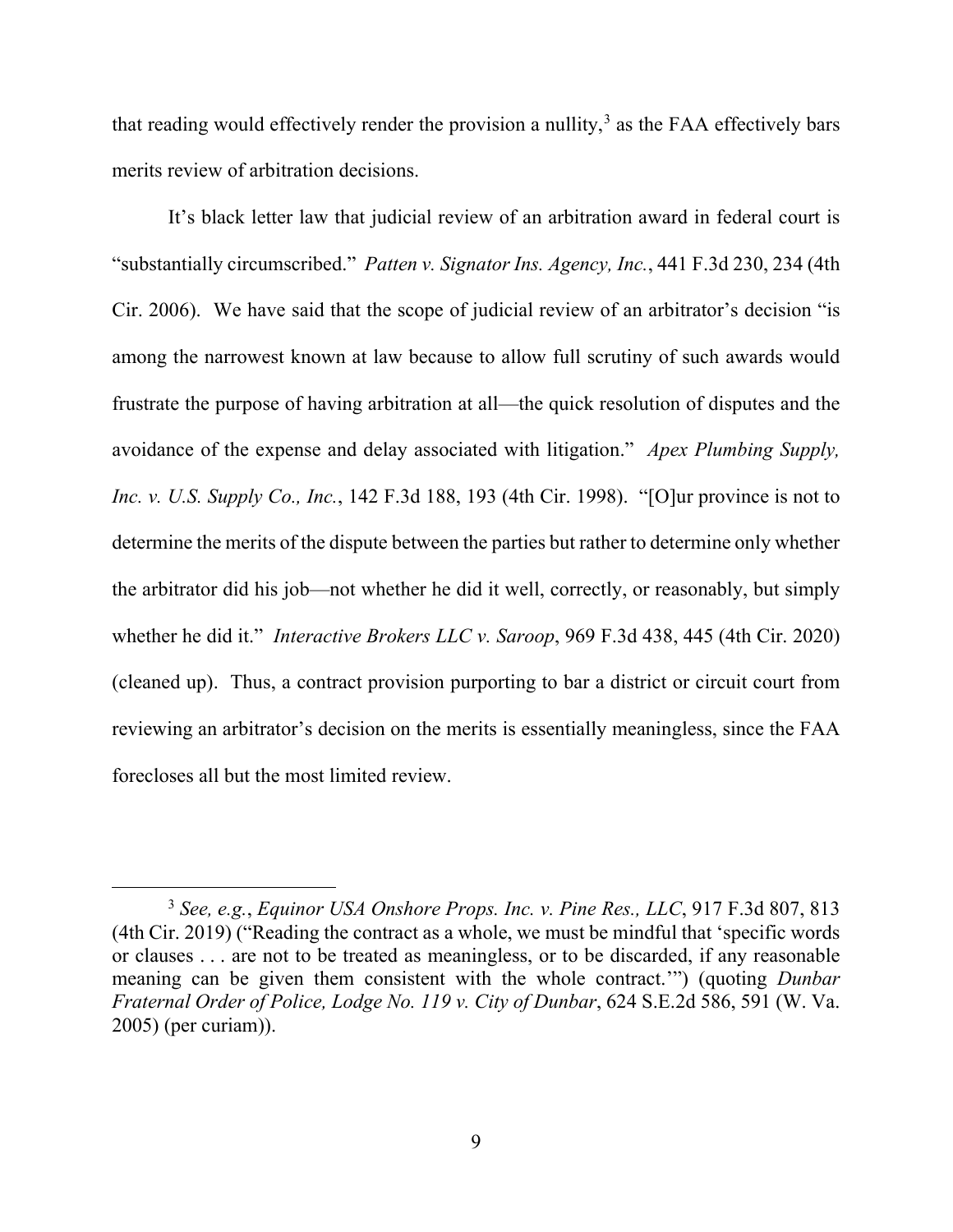BOA's last redoubt is to characterize the provision as "stale" and thus unclear. Stale or not, the provision purports to waive two things: the right to judicial review and the right to appellate review of the arbitrator's decision. It may well be that parties can't waive all judicial review of an arbitrator's decision. [4](#page-9-0) But because the employment agreement contains a severability clause, and because unenforceable provisions in arbitration clauses are severable if they don't go to the essence of the contract, we need not invalidate the appeal waiver. *See, e.g.*, *In re Cotton Yarn Antitrust Litig.*, 505 F.3d 274, 292–93 (4th Cir. 2007) (collecting cases finding unenforceable provisions of arbitration agreements severable and holding that, when some provisions of an arbitration agreement are not enforceable, "then the court must determine whether the unenforceable provisions are severable." (quoting *Terminix Int'l Co. v. Palmer Ranch Ltd. P'ship*, 432 F.3d 1327, 1331 (11th Cir. 2005)); *Barach v. Sinclair Media III, Inc.*, 392 F. Supp. 3d 645, 655 (S.D. W. Va. 2019) (relying on our holdings in *Cotton Yarn* and *Hayes v. Delbert Servs. Corp.*, 811 F.3d 666, 675–76 (4th Cir. 2016) to hold that an unenforceable provision in an arbitration agreement was severable, because it didn't go to the essence of the contract).

<span id="page-9-0"></span><sup>&</sup>lt;sup>4</sup> As the district court recognized in rejecting a challenge to its own jurisdiction, "arbitration awards are not self-enforcing." *Hoeft v. MVL Grp., Inc.*, 343 F.3d 57, 63 (2d Cir. 2003), *abrogated by Hall St. Assocs., L.L.C. v. Mattel, Inc.*, 552 U.S. 576 (2008). In *Hoeft*, the relevant agreement provided that the arbitrator's decision "shall be binding and conclusive upon each of the parties hereto and shall not be subject to any type of review or appeal whatsoever." *Id.* The Second Circuit rejected the notion that the clause prevented the district court from discharging its duty under the FAA to confirm or vacate the award. But, without any further analysis, the Court went on to consider the merits of the appeal, and reversed the district court's decision to vacate the award. With great respect for our sister circuit, we take a different tack here and choose to hold the parties to their agreement to waive appellate review.